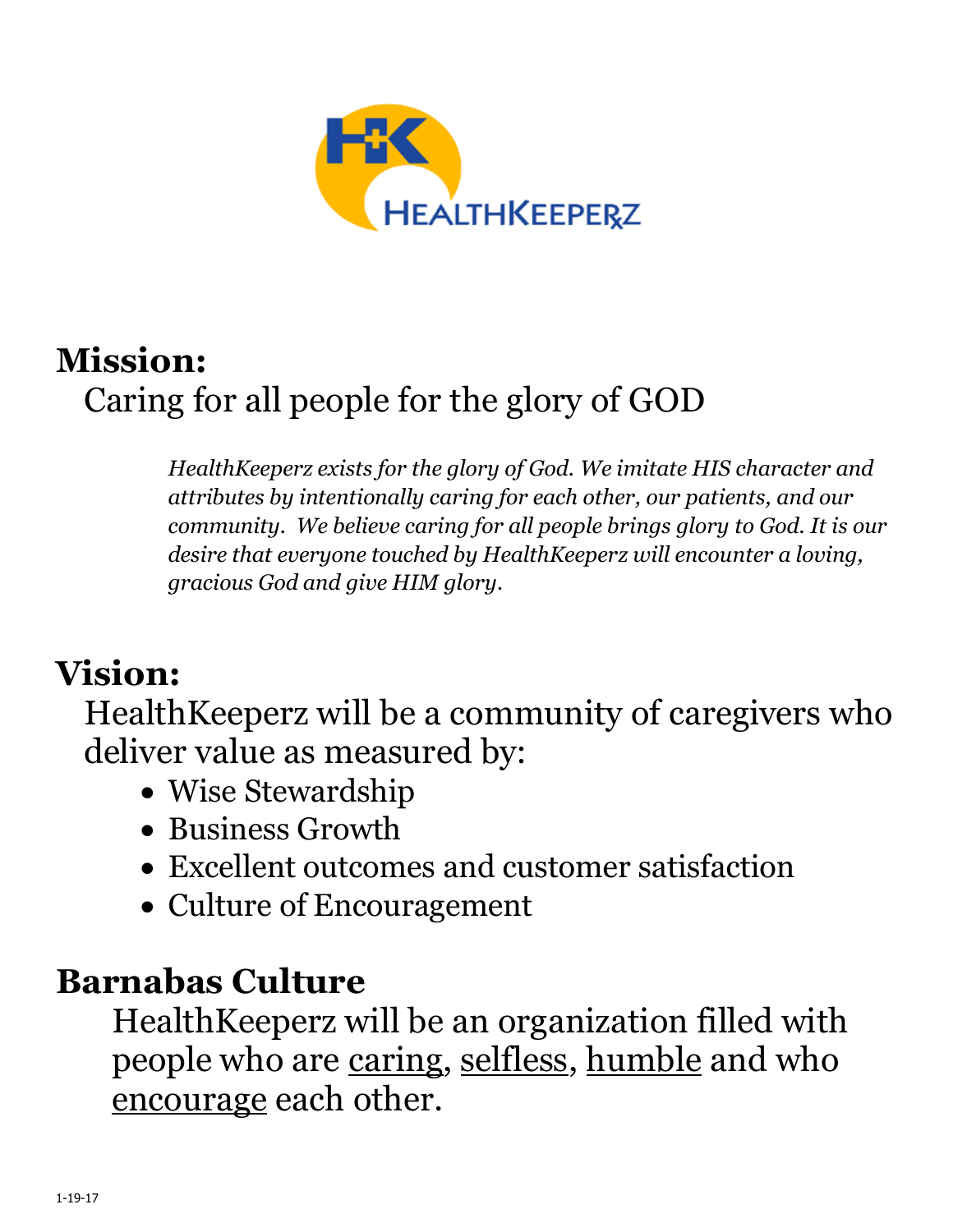# **Performance Behavior Standards**

#### **Attitude**

- Promptly welcome your customers/team member in a friendly manner, smiling warmly and introducing yourself. Do not allow anyone to feel ignored.
- Meet the customer's /team member's need or gladly take him or her to someone who will.
- Thank our customers for choosing our agency.

#### **Appearance**

- Dress in a manner that is professional, tasteful, tidy, and discreet.
- Always wear your identification badge properly.
- Return all equipment/supplies to its proper place.

#### **Communication**

- Use "please" and "thank you," "sir," and "ma'am" in all conversations when appropriate.
- All employees must know how to operate the telephones in their areas.
- When transferring a call, first provide the caller with the correct number in case the call is disconnected.
- Use easily understood and appropriate language when giving patients information about health, special diets, procedures, medications, and so on. Avoid technical or professional jargon.

### **Telephones**

- All team members are responsible for answering telephones.
- At the office telephones will be answered by the 3rd ring.
- Address the patient by name and ask, "How may I help you."

#### **Commitment to Coworkers**

- Treat one another as professionals deserving courtesy, honesty, and respect. Welcome newcomers.
- Show consideration. Be sensitive to a fellow team member's inconvenience by avoiding lastminute requests.
- Show consideration by communicating with all staff that is providing care to the patient or assisting in the office.

 Never chastise or embarrass a team member in the presence of others.

#### **Customers Waiting**

- Provide a comfortable atmosphere for waiting customers.
- Call all patient/family upon receipt of referral and set appointment time for visit. Apologize if there is a delay, and always thank customers for waiting.
- Update patient/ family members if unable to meet set appointment time.

#### **Office Etiquette**

- Use the office as an opportunity to make a favorable impression.
- Smile and speak to fellow team member.

#### **Privacy**

- Use discretion in telephone conversations with customers.
- Use discretion during examinations, procedures, and during patient visit.
- Use discretion when disclosure of information about team members and patients.

#### **Safety Awareness**

- Report all accidents and incidents promptly and completely to supervisor.
- Protect your back when lifting, pushing, pulling or carrying. Get help when necessary.
- Use protective clothing and equipment when appropriate, and be prepared for emergencies.

#### **Sense of ownership**

- Keep your work area and surrounding environment clean and safe.
- Look beyond your assigned tasks. When it is appropriate for you to perform a service, do so.
- Do not say, "It's not my job." If you are unable to meet a request, be responsible for finding someone who can.
- Utilize agency resources wisely, eliminating waste.

 $\mathsf{Sign}$  and  $\mathsf{Sign}$  and  $\mathsf{Path}$  are  $\mathsf{Path}$  and  $\mathsf{Path}$  are  $\mathsf{Path}$  and  $\mathsf{Path}$  are  $\mathsf{Path}$  and  $\mathsf{Path}$  are  $\mathsf{Path}$  and  $\mathsf{Path}$  are  $\mathsf{Path}$  and  $\mathsf{Path}$  are  $\mathsf{Path}$  and  $\mathsf{Path}$  are  $\mathsf{Path}$  and  $\mathsf{Path}$  are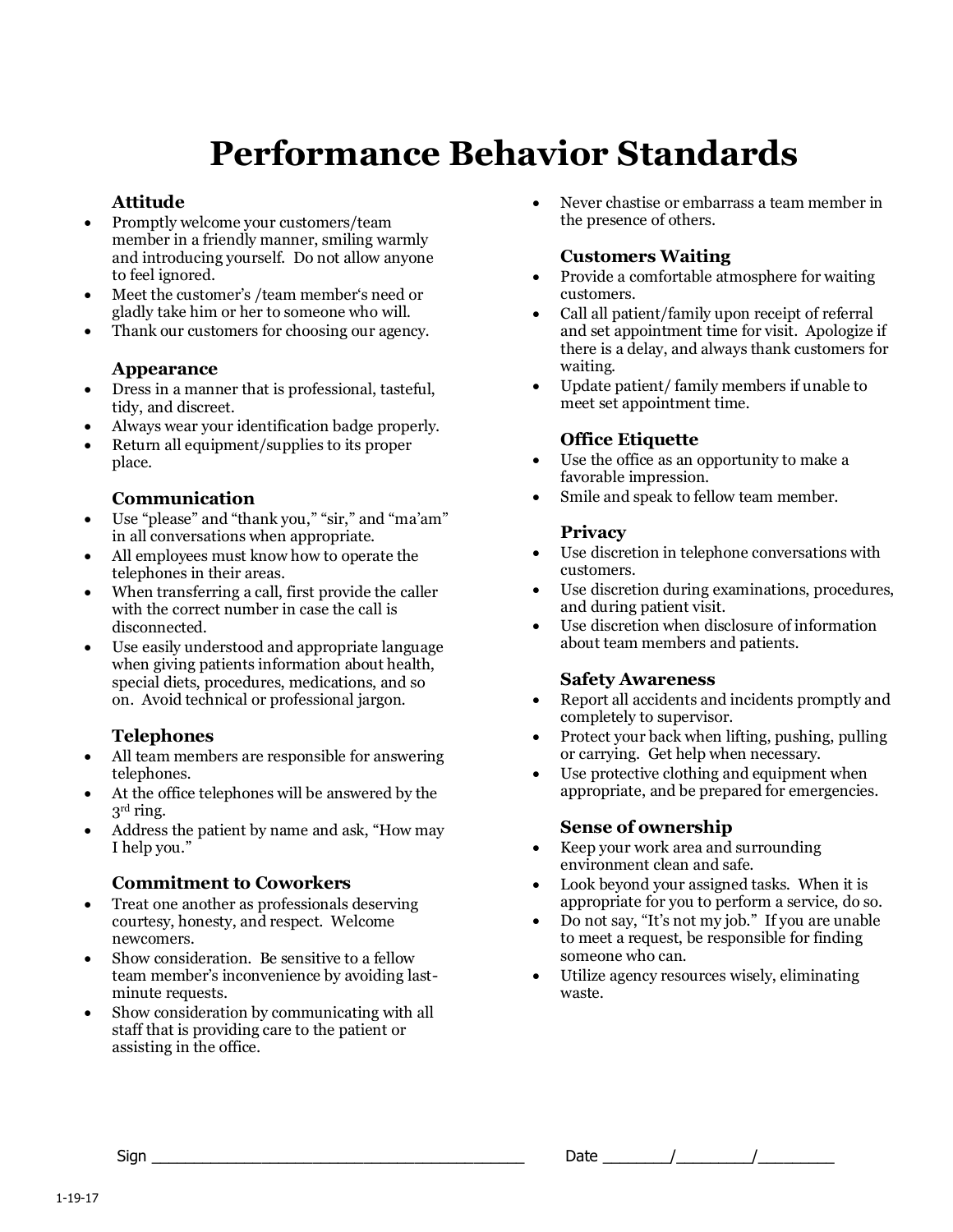

### **HEALTHKEEPERZ EMPLOYMENT APPLICATION**

| Applicant Information                                                                  |                                    |            |                          |                          |                                                   |                            |            |                   |             |
|----------------------------------------------------------------------------------------|------------------------------------|------------|--------------------------|--------------------------|---------------------------------------------------|----------------------------|------------|-------------------|-------------|
| Last Name                                                                              |                                    |            |                          | First                    |                                                   | M.I.                       | Date       |                   |             |
| <b>Street Address</b>                                                                  |                                    |            |                          |                          | Apartment/Unit #                                  |                            |            |                   |             |
| City                                                                                   |                                    |            |                          | <b>State</b>             |                                                   | ZIP                        |            |                   |             |
| Telephone No.                                                                          |                                    |            | Mobile No.               |                          |                                                   | Work No.                   |            |                   |             |
| E-mail Address                                                                         |                                    |            |                          |                          |                                                   |                            |            |                   |             |
| Social Security No.                                                                    |                                    |            |                          |                          |                                                   |                            |            |                   |             |
| Position Applied For                                                                   |                                    |            |                          |                          |                                                   |                            |            |                   |             |
| Referral                                                                               | Advertisement<br>Source<br>Walk-in |            | Employee<br>$\Box$       |                          | $\Box$ Private                                    | $\mathbf{I}$<br>Government | П          | Other             |             |
|                                                                                        |                                    |            | Relative<br>$\mathsf{L}$ | <b>Employment Agency</b> |                                                   | Employment<br>Agency       |            |                   |             |
| Name of source (if applicable)                                                         |                                    |            |                          |                          |                                                   |                            |            |                   |             |
| Date Available                                                                         |                                    |            | <b>Desired Salary</b>    |                          |                                                   |                            |            |                   |             |
| If necessary best time to call you at home                                             |                                    |            |                          |                          |                                                   |                            |            |                   |             |
| May we contact you at work                                                             |                                    |            | $\Box$ Yes $\Box$ No     |                          | Work number and best time to                      |                            |            |                   |             |
| Type of Employment Desired                                                             |                                    |            | $\Box$ Full-Time         | $\Box$ Part-Time         | $\Box$ Temporary                                  | $\Box$ Seasonal            |            | Educational Co-Op |             |
| Type of work schedule desired                                                          |                                    |            |                          | $\Box$ Days              | $\Box$ Evenings                                   | $\Box$ Rotating Shifts     |            | $\Box$ Weekends   |             |
| Are you able to meet the attendance requirements of the position?                      |                                    |            |                          |                          | $\Box$ Yes<br>$\Box$ No                           |                            |            |                   |             |
| Will you relocate if job requires<br>it                                                |                                    | $\Box$ Yes | No<br>П                  |                          | Will you travel if job requires it                |                            | $\Box$ Yes | П.<br>No          |             |
| Are you a citizen of the United States?                                                |                                    |            | YES $\Box$               | $NO$ $\Box$              | If no, are you authorized to work in the<br>U.S.? |                            |            | YES $\Box$        | $NO$ $\Box$ |
| If so,<br>Have you ever worked for this company?<br>YES $\Box$<br>$NO$ $\Box$<br>when? |                                    |            |                          |                          |                                                   |                            |            |                   |             |
| Have you ever been convicted of a felony?                                              |                                    |            | YES $\Box$               | $NO$ $\Box$              | If yes,<br>explain                                |                            |            |                   |             |
| Driver's License number if<br>driving is an essential job<br>function                  |                                    |            |                          |                          | <b>State</b>                                      |                            |            |                   |             |
| <b>Education</b>                                                                       |                                    |            |                          |                          |                                                   |                            |            |                   |             |

| Luucation   |    |                      |                           |             |  |  |  |
|-------------|----|----------------------|---------------------------|-------------|--|--|--|
| High School |    |                      | Address                   |             |  |  |  |
| From        | To | Did you<br>graduate? | YES $\square$             | $NO$ $\Box$ |  |  |  |
| College     |    |                      | Address                   |             |  |  |  |
| From        | To | Did you<br>graduate? | YES $\Box$<br>$NO$ $\Box$ | Degree      |  |  |  |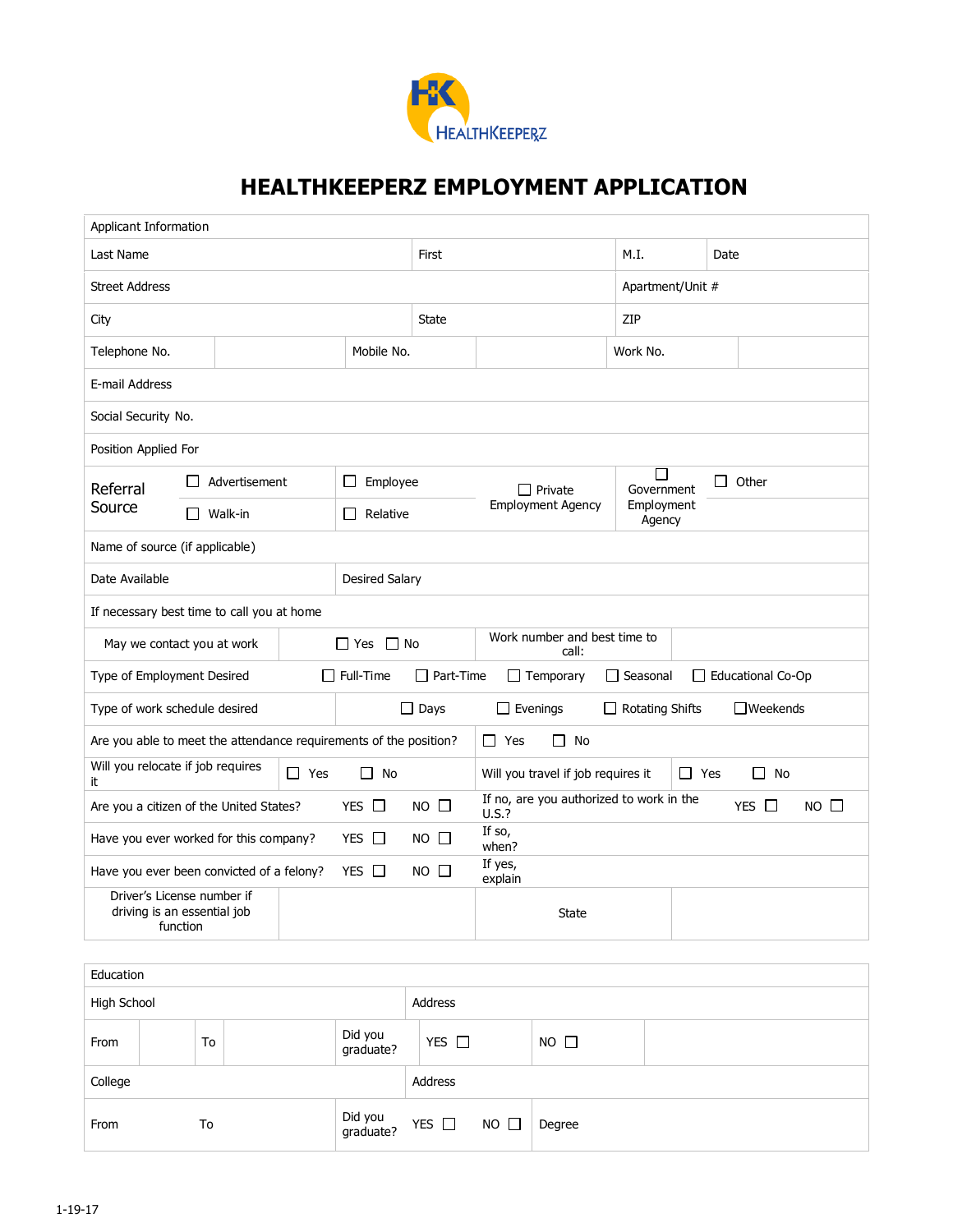| Other |    |                                | Address |        |
|-------|----|--------------------------------|---------|--------|
| From  | To | Did you $YES$ $\Box$ NO $\Box$ |         | Degree |

| References                                               |                                                                                          |                        |                       |                                   |                  |
|----------------------------------------------------------|------------------------------------------------------------------------------------------|------------------------|-----------------------|-----------------------------------|------------------|
| Please list three professional references.               |                                                                                          |                        |                       |                                   |                  |
| Full Name                                                |                                                                                          |                        | Relationship<br>Phone | $\sqrt{2}$                        |                  |
| Company                                                  |                                                                                          |                        |                       |                                   |                  |
| Address                                                  |                                                                                          |                        |                       |                                   |                  |
|                                                          |                                                                                          |                        |                       |                                   |                  |
| Full Name                                                |                                                                                          |                        | Relationship          |                                   |                  |
| Company                                                  |                                                                                          |                        | Phone                 | $\overline{a}$<br>$\lambda$       |                  |
| Address                                                  |                                                                                          |                        |                       |                                   |                  |
|                                                          |                                                                                          |                        |                       |                                   |                  |
| Full Name                                                |                                                                                          |                        | Relationship          |                                   |                  |
| Company                                                  |                                                                                          |                        | Phone                 | $\overline{(\ }$<br>$\lambda$     |                  |
| Address                                                  |                                                                                          |                        |                       |                                   |                  |
| <b>EMPLOYMENT HISTORY</b>                                |                                                                                          |                        |                       |                                   |                  |
| Company                                                  |                                                                                          |                        | Phone                 | $\overline{a}$                    | $\, )$           |
| Address                                                  |                                                                                          |                        | Supervisor            |                                   |                  |
| Job Title                                                |                                                                                          | <b>Starting Salary</b> | \$                    |                                   | Ending Salary \$ |
| Responsibilities                                         |                                                                                          |                        |                       |                                   |                  |
| From<br>To                                               | Reason for Leaving                                                                       |                        |                       |                                   |                  |
| May we contact your previous supervisor for a reference? |                                                                                          | YES $\square$          | $NO$ $\Box$           |                                   |                  |
|                                                          |                                                                                          |                        |                       |                                   |                  |
| Company                                                  |                                                                                          |                        | Phone                 | $\overline{(\ }$<br>$\mathcal{C}$ |                  |
| Address                                                  |                                                                                          |                        | Supervisor            |                                   |                  |
| Job Title                                                |                                                                                          | <b>Starting Salary</b> | $\pmb{\$}$            |                                   | Ending Salary \$ |
| Responsibilities                                         |                                                                                          |                        |                       |                                   |                  |
| To<br>From                                               | Reason for Leaving                                                                       |                        |                       |                                   |                  |
|                                                          | May we contact your previous supervisor for a reference?<br>YES $\square$<br>$NO$ $\Box$ |                        |                       |                                   |                  |
|                                                          |                                                                                          |                        |                       |                                   |                  |
|                                                          |                                                                                          |                        |                       |                                   |                  |
|                                                          |                                                                                          |                        |                       |                                   |                  |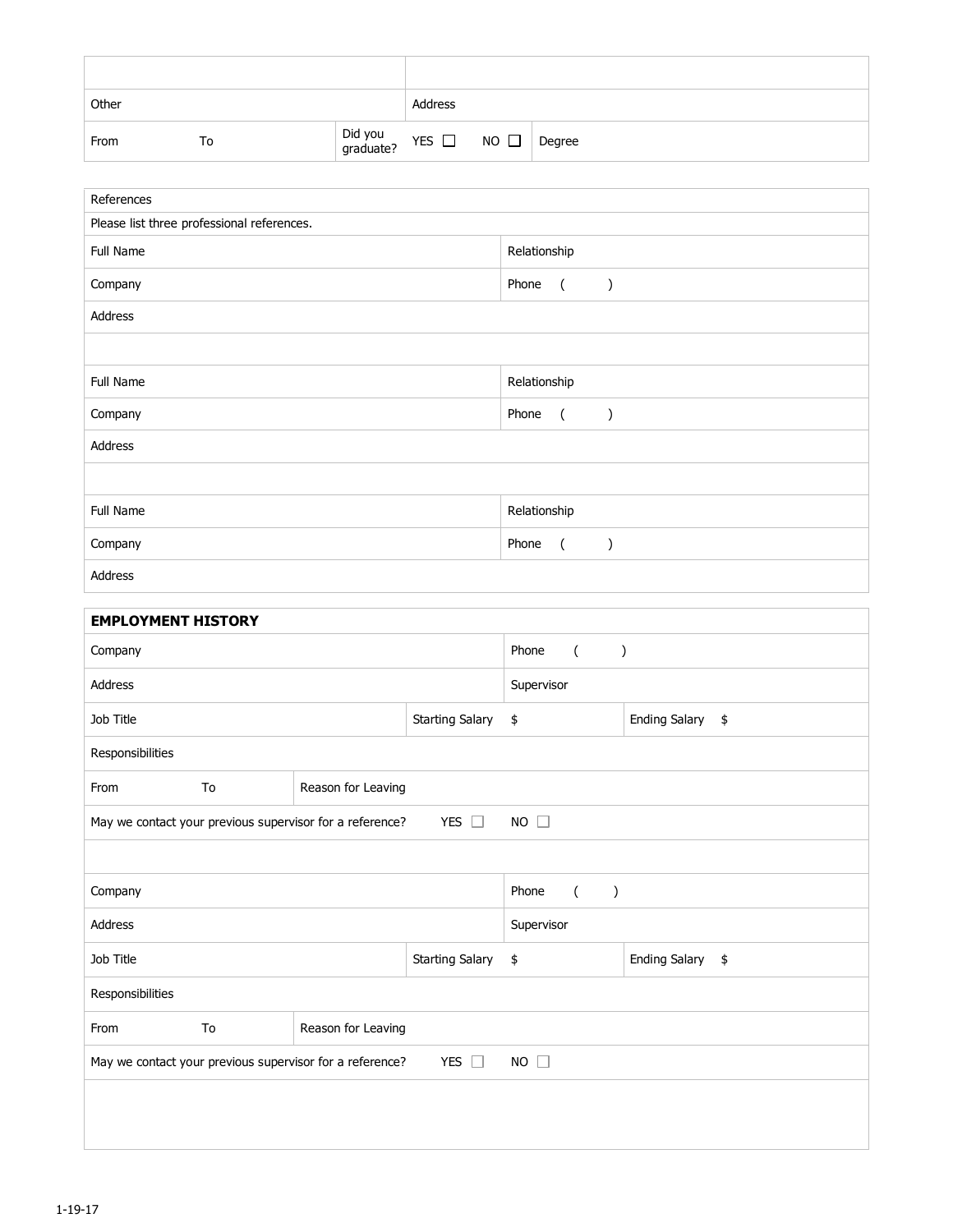| Company                                                                               |  |  | Phone ()           |  |                  |  |
|---------------------------------------------------------------------------------------|--|--|--------------------|--|------------------|--|
| Address                                                                               |  |  | Supervisor         |  |                  |  |
| Job Title                                                                             |  |  | Starting Salary \$ |  | Ending Salary \$ |  |
| Responsibilities                                                                      |  |  |                    |  |                  |  |
| Reason for Leaving<br>From<br>To                                                      |  |  |                    |  |                  |  |
| YES $\Box$<br>May we contact your previous supervisor for a reference?<br>$NO$ $\Box$ |  |  |                    |  |                  |  |

| position for which you are applying: | <b>SKILLS AND QUALIFICATIONS</b> List any special training that may qualify you as being able to perform job-related functions in the |
|--------------------------------------|---------------------------------------------------------------------------------------------------------------------------------------|
|                                      |                                                                                                                                       |
|                                      |                                                                                                                                       |
|                                      |                                                                                                                                       |
|                                      | LICENSE AND CERTIFICATION INFORMATION List Licenses/Certification, #(if applicable), date issued, and expiration date.                |
|                                      |                                                                                                                                       |
|                                      |                                                                                                                                       |
|                                      |                                                                                                                                       |
|                                      |                                                                                                                                       |

#### **Applicant Statement**

I certify that all information I have provided in order to apply for and secure work with the employer is true, complete and correct.

I understand that any information provided by me that is found to be false, incomplete or misrepresented in any respect, will be sufficient cause to (i) cancel further consideration of this application, or (ii) immediately discharge me from the employer's service, whenever it is discovered.

I expressly authorize, without reservation, the employer, its representatives, employees or agents to contact and obtain information from all references (personal and professional), employers, public agencies, licensing authorities and educational institutions and to otherwise verify the accuracy of all information provided by me in this application, resume or job interview. I hereby waive any and all rights and claims I may have regarding the employer, its agents, employees or representatives, for seeking gathering and using such information in the employment process and all other persons, corporations or organizations for furnishing such information about me.

I understand that the employer does not unlawfully discriminate in employment and no question on this application is used for the purpose of limiting or excusing any applicant from consideration for employment on a basis prohibited by applicable local, state or federal law.

If I am hired, I understand that I am free to resign at any time, with or without cause and without prior notice, and the employer reserves the same right to terminate my employment at any time, with or without cause and without prior notice, except as may be required by law. This application does not constitute an agreement or contract for employment for any specified period or definite duration. I understand that no supervisor or representative of the employer is authorized to make any assurances to the contrary and that no implied oral or written agreements contrary to the foregoing express language are valid unless they are in writing and signed by the employer's president.

I also understand that if I am hired, I will be required to provide proof of identity and legal authority to work in the United States and that federal immigration laws require me to complete an I-9 Form in this regard.

#### **DO NOT SIGN UNTIL YOU HAVE READ THE ABOVE APPLICANT STATEMENT.**

I certify that I have read, fully understand and accept all terms of the foregoing Applicant Statement.

Sign \_\_\_\_\_\_\_\_\_\_\_\_\_\_\_\_\_\_\_\_\_\_\_\_\_\_\_\_\_\_\_\_\_\_\_\_\_\_\_\_\_\_\_\_\_\_\_\_\_\_\_\_\_\_\_\_\_\_\_\_\_\_\_\_\_\_\_\_ Date \_\_\_\_\_/\_\_\_\_\_/\_\_\_\_\_\_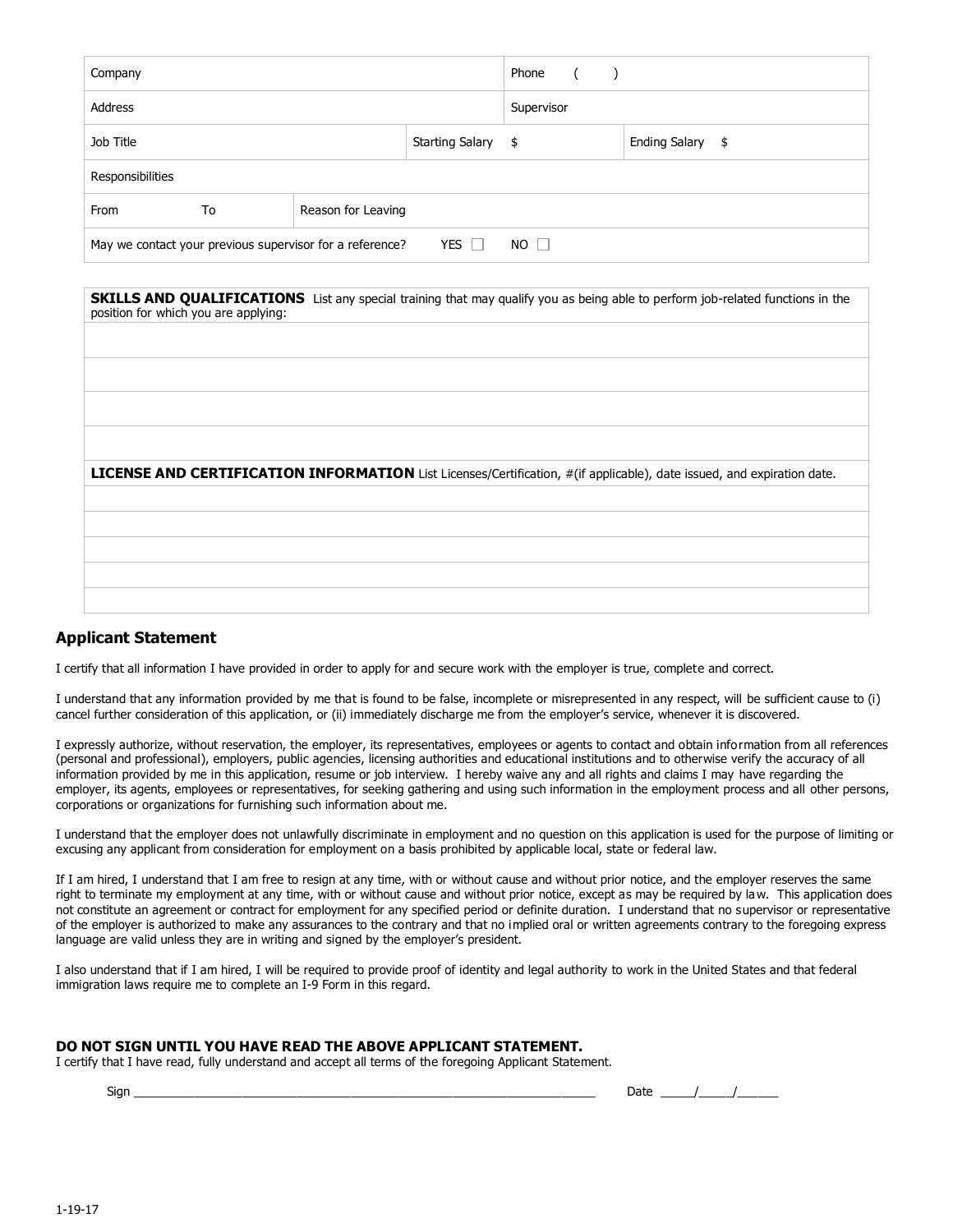

**To Whom It May Concern:**

**The applicant named below submitted an application for employment with us. Please use this sheet to verify his/her employment. All Comments Will Be Kept Strictly Confidential.**

| <b>NAME</b>              |    |  |
|--------------------------|----|--|
| <b>EMPLOYED FROM</b>     | TO |  |
| <b>SOCIAL SECURITY #</b> |    |  |

**\*Authorization of Applicant \_\_\_\_\_\_\_\_\_\_\_\_\_\_\_\_\_\_\_\_\_\_\_\_\_\_\_**

 **Signature**

#### **EMPLOYMENT EVALUATION (CHECK APPROPRIATE BOXES)**

|                        | <b>Excellent</b> | Good | <b>Satisfactory</b> | Fair | <b>Poor</b> |
|------------------------|------------------|------|---------------------|------|-------------|
| Attendance             |                  |      |                     |      |             |
| <b>Attitude</b>        |                  |      |                     |      |             |
| <b>Dependability</b>   |                  |      |                     |      |             |
| <b>Job Knowledge</b>   |                  |      |                     |      |             |
| <b>Quality of Work</b> |                  |      |                     |      |             |

| Eligible for Re-hire _____YES _______NO | If NO, please explain ________________                                                                                                                                                                                                                                                                                                                                                                        |
|-----------------------------------------|---------------------------------------------------------------------------------------------------------------------------------------------------------------------------------------------------------------------------------------------------------------------------------------------------------------------------------------------------------------------------------------------------------------|
|                                         |                                                                                                                                                                                                                                                                                                                                                                                                               |
|                                         | Date: $\frac{1}{\sqrt{1-\frac{1}{2}}\sqrt{1-\frac{1}{2}}\sqrt{1-\frac{1}{2}}\sqrt{1-\frac{1}{2}}\sqrt{1-\frac{1}{2}}\sqrt{1-\frac{1}{2}}\sqrt{1-\frac{1}{2}}\sqrt{1-\frac{1}{2}}\sqrt{1-\frac{1}{2}}\sqrt{1-\frac{1}{2}}\sqrt{1-\frac{1}{2}}\sqrt{1-\frac{1}{2}}\sqrt{1-\frac{1}{2}}\sqrt{1-\frac{1}{2}}\sqrt{1-\frac{1}{2}}\sqrt{1-\frac{1}{2}}\sqrt{1-\frac{1}{2}}\sqrt{1-\frac{1}{2}}\sqrt{1-\frac{1}{2}}$ |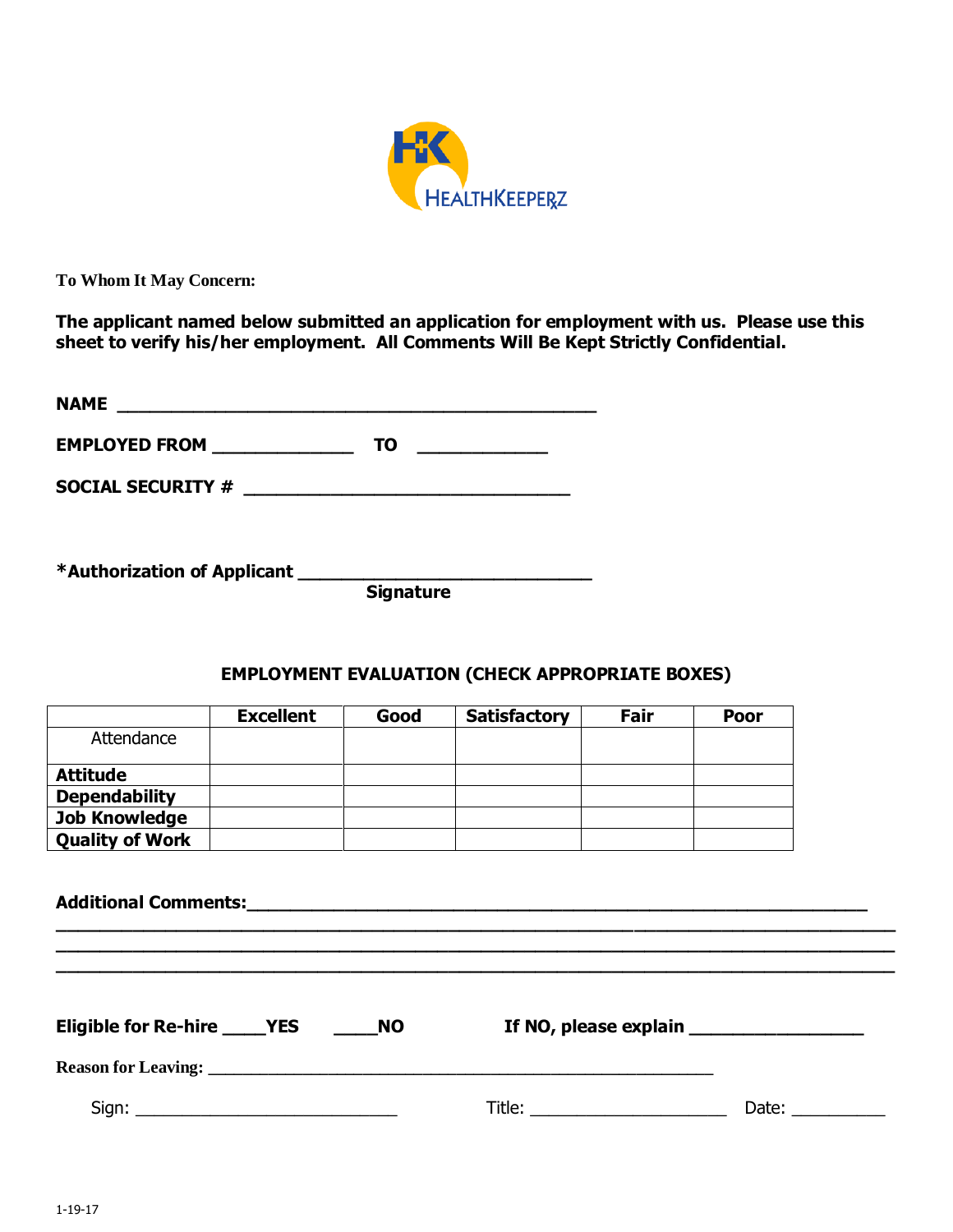#### **VOLUNTARY INFORMATION FORM**

The completion of this form is strictly voluntary

Healthkeeperz is committed to equal opportunity and affirmative action in education and in employment. An important employment component of Healthkeeperz' Affirmative Action Program is a careful evaluation of the recruitment efforts of the agency. To meet this objective and to comply with applicable federal laws, regulations and executive orders, Healthkeeperz must collect and analyze the information requested below. **Safeguards have been instituted to ensure that the information cannot be used as a basis for discrimination.** Your co-operation in supplying the requested information will be greatly appreciated.

|                              | (Please Print)                                                                                                                                                                                                                                                           |
|------------------------------|--------------------------------------------------------------------------------------------------------------------------------------------------------------------------------------------------------------------------------------------------------------------------|
|                              |                                                                                                                                                                                                                                                                          |
|                              | <b>Racial/Ethnic Background:</b>                                                                                                                                                                                                                                         |
| $\Box$                       | Black, non-Hispanic: A person having origins in any of the Black racial groups of Africa (Except,<br>those of Hispanic origin).                                                                                                                                          |
| $\Box$                       | Hispanic: A person of Mexican, Puerto Rican, Cuban, Central, or South America, or other Spanish<br>culture or origin, regardless of race.                                                                                                                                |
| $\Box$                       | Asian or Pacific Islander: A person having origins in any of the original peoples of the Far East,<br>Southeast Asia, the Indian subcontinent or the Pacific Islands.                                                                                                    |
| $\Box$                       | American Indian or Alaskan Native: A person having origins in any of the original peoples of North<br>America, and who maintains cultural identification through tribal affiliation or community recognition.                                                            |
| $\Box$                       | White, non-Hispanic: A person having origins in any of the original peoples of Europe, North Africa or<br>the Middle East                                                                                                                                                |
| Gender:                      | Male Female                                                                                                                                                                                                                                                              |
| Disability:                  | Are you a person with a disability? The Mesh Presh Presh Presh Presh Presh Presh Presh Presh Presh Presh Presh<br>(A qualified disability is defined as " a physical or mental impairment that substantially limits one or more of the<br>major life activities")        |
| <b>Veteran Status:</b>       |                                                                                                                                                                                                                                                                          |
|                              | Are you a Vietnam-Era Veteran?<br>Yes<br>$\frac{1}{\sqrt{1-\frac{1}{2}}}\textsf{No}$<br>Yes<br>Are you a disabled veteran?<br><b>No</b>                                                                                                                                  |
|                              |                                                                                                                                                                                                                                                                          |
| Position Number Applied for: | Department: and the contract of the contract of the contract of the contract of the contract of the contract of the contract of the contract of the contract of the contract of the contract of the contract of the contract o<br>(To be completed by hiring department) |

Thank you for your application to Healthkeeperz and for your cooperation in submitting this Voluntary Information Form.